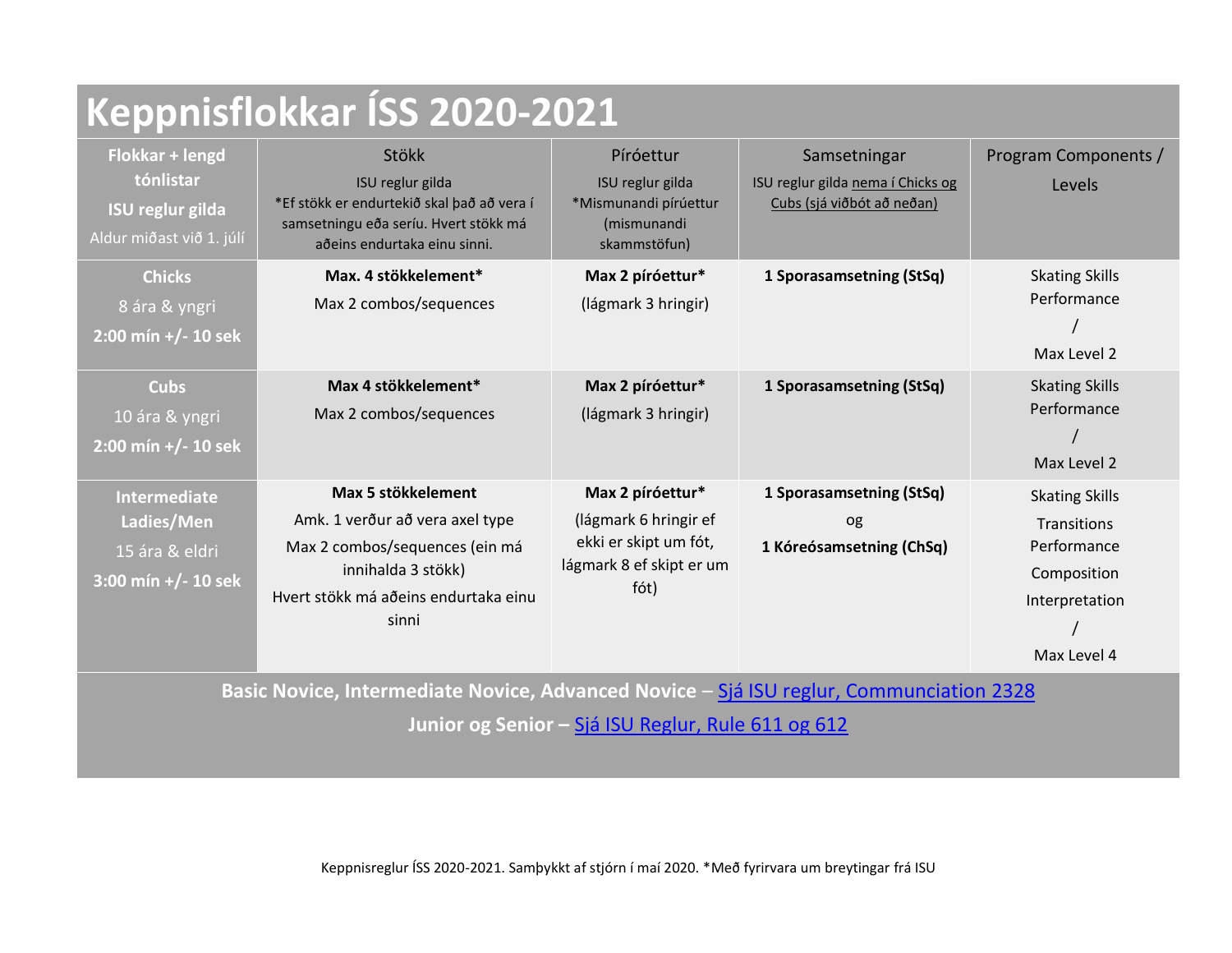### **Bónusstig:**

**Basic Novice:** 2Lz, 2F og 2Lo í sama prógrami (öll full snúin og á réttum brúnum) gefa 1 stig. 2A (má vera <) gefur 2 stig. **Advanced Novice:** 2A (fullsnúinn) / 3x (má vera <) gefur 2 stig

**Junior:** 3x (má vera <) gefur 2 stig

**Allir flokkar:** Bónusstig eru veitt allt að tvisvar sinnum í hverju prógrami. Ef skautari vann til fleiri bónusa munu þeir tveir framkvæmdu bónusar með hæsta stigagildi veittir.

# Program Components og Level Explanations

# Keppnisflokkar

#### **Chicks (8 ára og yngri) og Cubs (10 ára og yngri) fá einkunn fyrir:**

- − Grunnskautun (Skating Skills)
- − Framkvæmd prógrams (Performance)

#### The factor of the program components is **2.5**.

**Levels explanations:** In all elements that are subject to levels, only features up to **Level 2** will be counted. Any additional features will not be counted for Level requirements and will be ignored by the Technical Panel.

The following changes will be made to the levels of step sequences in these categories:

| Abbreviation | <b>Requirements</b>                                 | <b>Base value</b>                           |
|--------------|-----------------------------------------------------|---------------------------------------------|
| StSqB1       | <b>ISU</b> requirements for StSqB                   | 1.00 (each GOE will add/remove 0.10 points) |
| StSqB2       | Five clean difficult or easy* turns/steps.          | 1.40 (each GOE will add/remove 0.14 points) |
| StSqB3       | Five clean difficult or easy* turns/steps. At least | 1.60 (each GOE will add/remove 0.16 points) |
|              | three of them need to be difficult.                 |                                             |

\*List of easy turns/steps that can be counted: Three turns, Mohawks.

StSqB will not be called. StSq1 and StSq2 will have regular ISU requirements.

**Upphitunartími er samkvæmt Mótahandbók. Öll önnur mál fara eftir ISU Communication 2328.**

Keppnisreglur ÍSS 2020-2021. Samþykkt af stjórn í maí 2020. \*Með fyrirvara um breytingar frá ISU